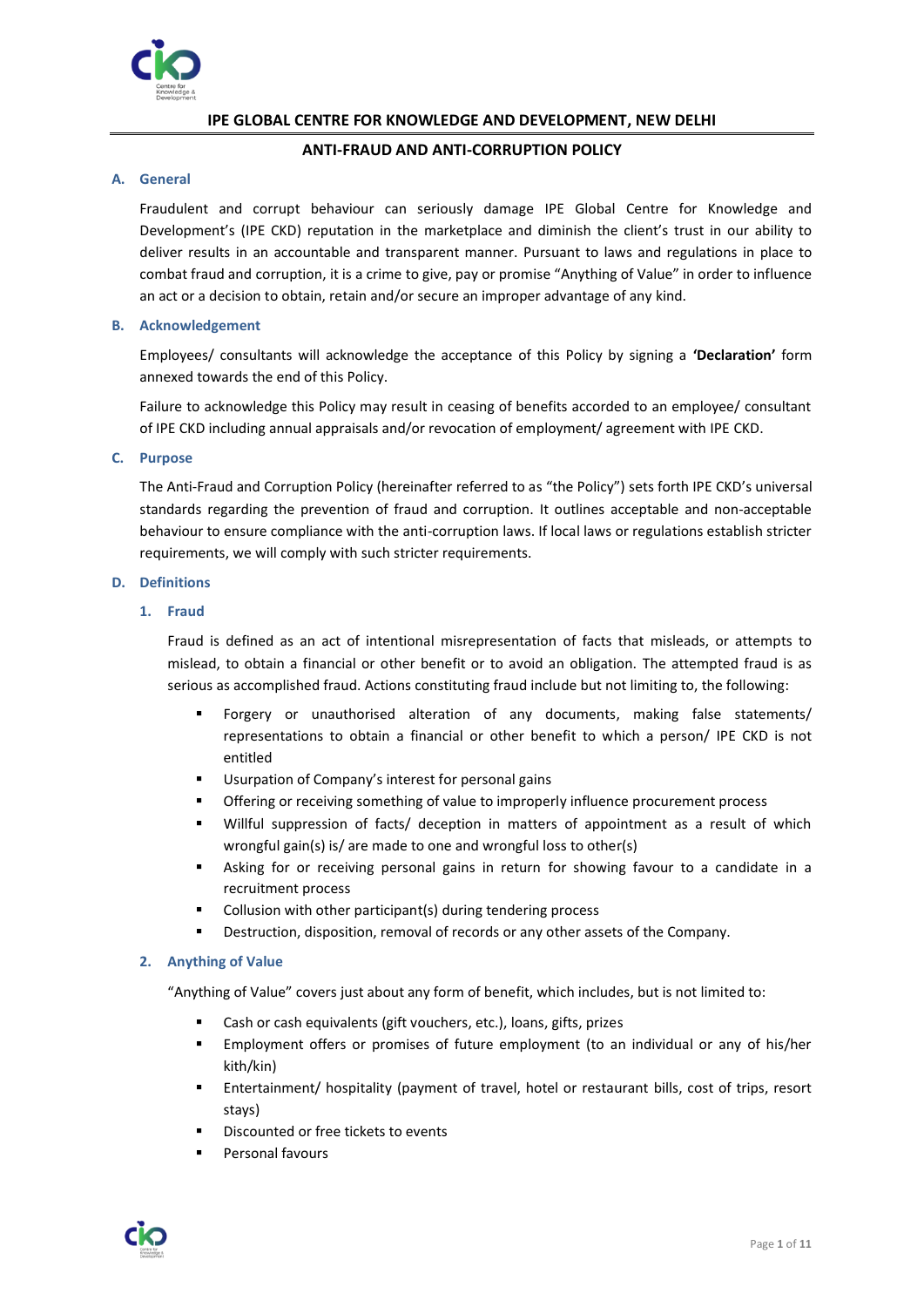# **3. Corruption**

Corruption is abuse of public office for private gain. Corruption is said to be committed by any person who directly or indirectly:

- accepts or agrees to accept any gratification from any other person whether for the benefit of himself or herself or for the benefit of another person;
- gives or agrees to give to any other person any gratification, whether for the benefit of that person or for the benefit of another person, in order to act, personally or by influencing to act, in a manner that amounts to:
	- $\Box$  Illegal, dishonest or unauthorised accumulation of information
	- □ Abuse of position or authority
	- □ Breach of trust
	- $\Box$  Any other improper inducement to do or not to do anything.

# **4. Bribery**

Bribery means directly or indirectly giving or offering anything of value for the purpose of obtaining or retaining business, to win a business advantage and/ or influence a decision regarding IPE CKD (obtaining licenses, regulatory approvals, avoiding duties or blocking a competitor from bidding for business).

# **5. Facilitation Payment**

Facilitation payment is a small payment given to a person (or government official) designed to secure or expedite a routine (government) action by the said person. For example, small payment(s) to schedule an inspection or get utilities such as power or phones connected would generally be considered as facilitation payment. It is to be noted that facilitation payment is not intended to **affect the result** of a decision-making process but to **speed up** a scheduled action.

*For more examples on what constitutes fraud and corruption, refer Annexure A of this Policy.*

#### **E. Scope**

This policy applies to the entire IPE CKD workforce involving employees (including those on contract), subcontractors, suppliers, sub-consultants and/or any other parties having business relations with IPE CKD. Also, this policy applies to all operations, dealings and transactions in all countries where IPE CKD operates.

The policy also covers the receipt of bribe by or for the benefit of, an IPE CKD staff member.

# **F. Policy**

# **1. Policy Statement**

IPE CKD's long-standing commitment in doing business with integrity means avoiding fraudulent and corrupt means, in any form including bribery and complying with fraud and corruption prevention legislations of every country in which it operates.

IPE CKD prohibits any inducement that results in a personal gain or advantage to the recipient or any person or body associated with them and which is intended to influence them to take action which may not be solely in the interests of IPE CKD or of the person or body employing them or whom they represent. This includes facilitation payments.

# **2. Policy Details**

This Policy is an important part of IPE CKD's corporate governance, establishing the framework for preventing, identifying, reporting and effectively dealing with fraud and other forms of corruption.

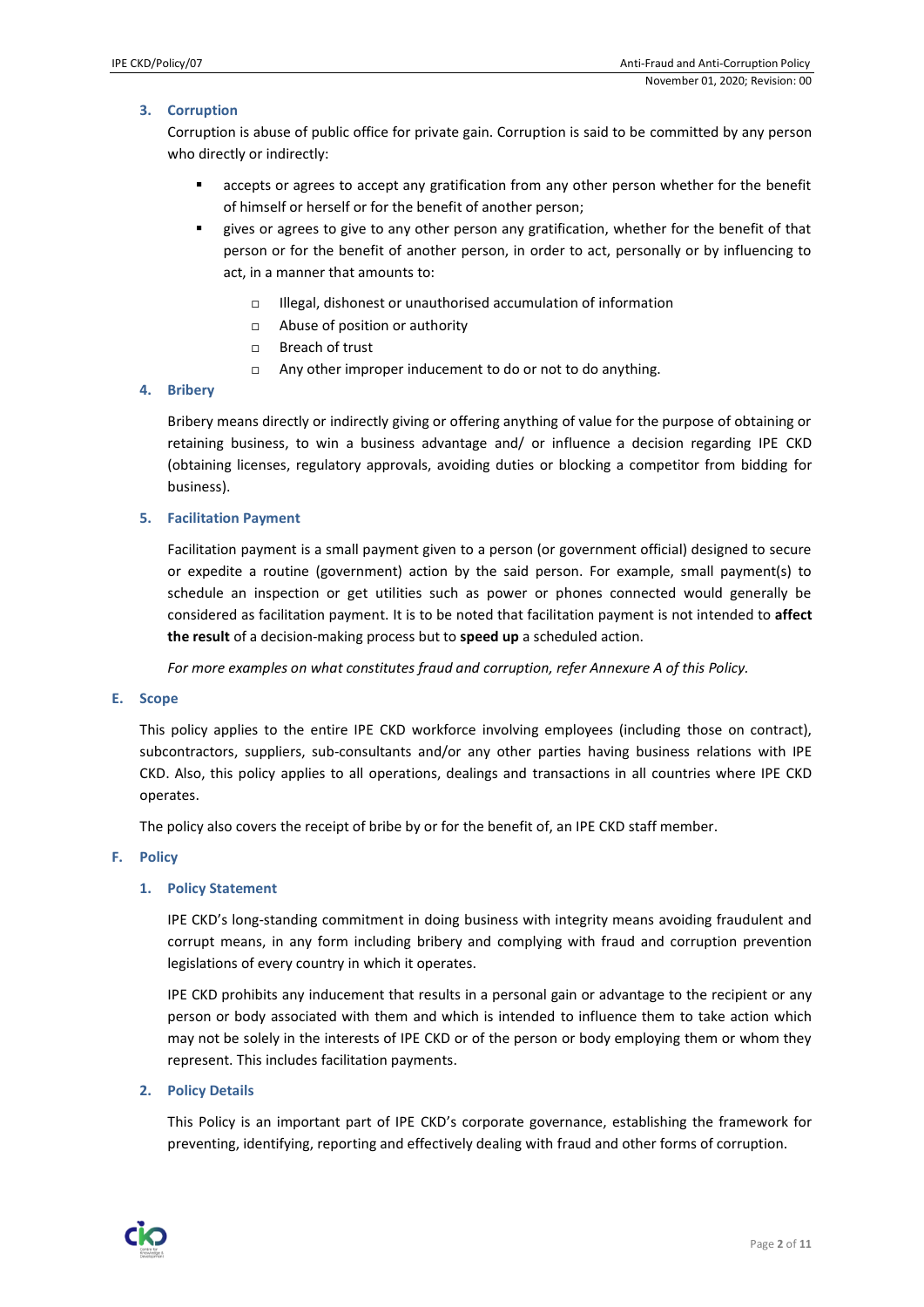## **i. Gifts, Entertainment and Hospitality**

As a general rule, employees including subcontractors and/or members of their immediate families (spouse, mother, father, son, daughter, brother or any of these step- or in-law relationships, whether established by blood or by marriage) should not offer, solicit or accept cash or its equivalent, gifts, entertainment or anything of value to or from government officials, other clients, suppliers or others with whom IPE CKD does business or is trying to do business.

This Policy does not prohibit normal and appropriate gifts, hospitality, and promotional or other similar business expenditure, such as corporate calendars, diaries and pens. However, the key determining factor for appropriateness of the gift or hospitality and/or its value would be based on facts and circumstances under which such gift or hospitality is provided.

The practice of giving gifts and hospitality is recognised as an established and important part of doing business. However, it is strictly prohibited when they are used as bribes. Giving gifts and hospitality varies between countries and what may be normal & acceptable in one country may not be so in another. To avoid committing bribery offence, giving gift or hospitality is acceptable under this Policy only if **all the following requirements are met**:

- It is permitted by local laws, regulations and the recipient's organisational policies (as applicable)
- It does not include cash or a cash equivalent (such as gift certificates or vouchers)
- It is appropriate in the circumstances. For example, in India, it is customary for small gifts to be given during Diwali (refer examples of token gifts, below)
- It is given openly and transparently, not secretly and in a manner that avoids the appearance of impropriety
- It is intended to improve the image of IPE CKD, better present its services or establish cordial relations
- It is not made with the intention of influencing an individual (or government official) to obtain a business advantage or in explicit or implicit exchange for favours/ benefits or for any other corrupt/ fraudulent purpose.

**Examples of Token Gifts:** Corporate calendar, planners, diary, pens, mugs, greeting cards, bouquet of flowers or dry fruits.

#### **What is not acceptable?**

It is not acceptable for any employee of IPE CKD (or someone on his/ her behalf) to:

- Accept an offer of a gift of any size from any individual or supplier which is in negotiation with or is submitting a proposal (including an offer for providing consultancy services) with IPE CKD
- Give, promise to give or offer, any payment, gift, hospitality or advantage with the expectation or hope that a business advantage will be given or received or to reward a business advantage already given
- Give, promise to give or offer, any payment, gift or hospitality to a government official, agent or representative to "facilitate" or expedite a routine procedure
- Threaten or retaliate against, another employee who has refused to commit a bribery offence or who has raised concerns under this Policy
- Engage in any activity that might lead to a breach of this Policy

**Threshold Limits:** The value of gift(s) received from an individual should be less than ` 2,500.00 (Rupees Two Thousand Five Hundred only) or such greater or lesser amount as the Head – Risk Management will notify in writing, as applicable, from time to time.

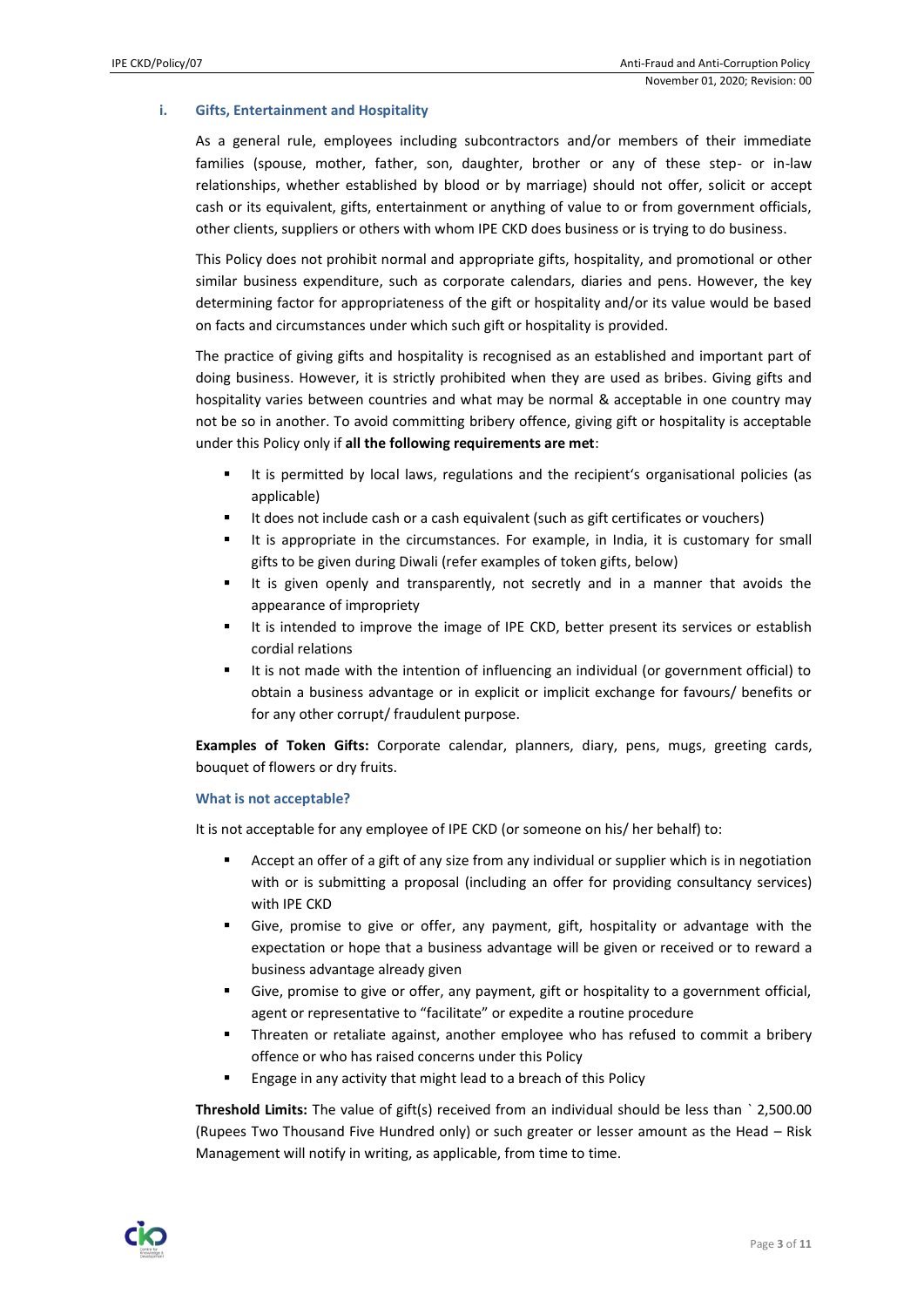**Notification:** If an employee of IPE CKD receives a gift that has a value equal to or greater than Threshold Limit and which directly or indirectly relates to his/her employment with IPE CKD (whether from any of IPE CKD's suppliers, business partners, customers, competitors or any others), an employee is duty bound to declare the receipt of gift in the Gift Register available with the Head – Risk Management, within three business days following the receipt of the gift.

#### **ii. Facilitation Payments**

IPE CKD strictly prohibits disbursement and acceptance of "Facilitation Payments" of any kind.

## **iii. Commercial Bribery**

Just as we strictly prohibit fraudulent and corrupt means including bribery when dealing with our clients including Government Officials, we also prohibit the bribery of private persons or entities. Under no circumstances should any employee offer, promise, give or pay anything of value in return for any improper advantage.

#### **Examples:**

Abhishek, a business development manager, invites an important existing client to attend a cricket match as part of a public relations exercise designed to cement good relations and enhance the client's knowledge of our services. Is this acceptable?

Yes. This hospitality seems to be reasonable and justifiable in all the circumstances and the intention is to improve IPE CKD's image, better present our services and improve cordial relations.

Deepak invites a potential client to a fine dining a week before the deadline for tender opening, which he hopes to secure in order to persuade them to accept his company's tender. Is this acceptable?

No. This hospitality would constitute bribery as it would be made with the intention of influencing the potential client to obtain business. The timing is important. If there was no tender deadline, you may be able to entertain the potential clients without breaching the law. This is because the intention of the hospitality would be then to improve the Company's image, better present the services and establish cordial relations with the potential client.

A potential sub-contractor delivers a case of expensive wine to Aman, a week before Aman has to make a decision on the awarding the work. Can Aman accept the gift?

No. The gift appears to have been made with the clear intention of influencing Aman to award the work to the sub-contractor. Aman should return the case of wine explaining that he cannot accept the gift and Aman should assess the quote for the supply of services impartially with quotes obtained from other sub-contractors.

A supplier offers a five-day holiday package to Thailand to Faisal, Department Head as a token of his appreciation for a contract awarded to the supplier. Can Faisal go? No. Taking into account the reason for the gift, the holiday package is unreasonable in such circumstances. Faisal should politely decline the gift and explain that you cannot accept such an offer.

#### **G. Roles and Responsibilities**

# **1. Director - Operations**

As the custodian of IPE CKD Anti-Fraud and Corruption Policy, Director - Operations approves the Policy and its subsequent revisions.

#### **2. Head – Risk Management**

Head – Risk Management is responsible for implementation of this Policy and is accountable for establishing and maintaining ethical culture and monitoring obligation under this Policy. The Head – Risk Management is also responsible for approving disciplinary action.

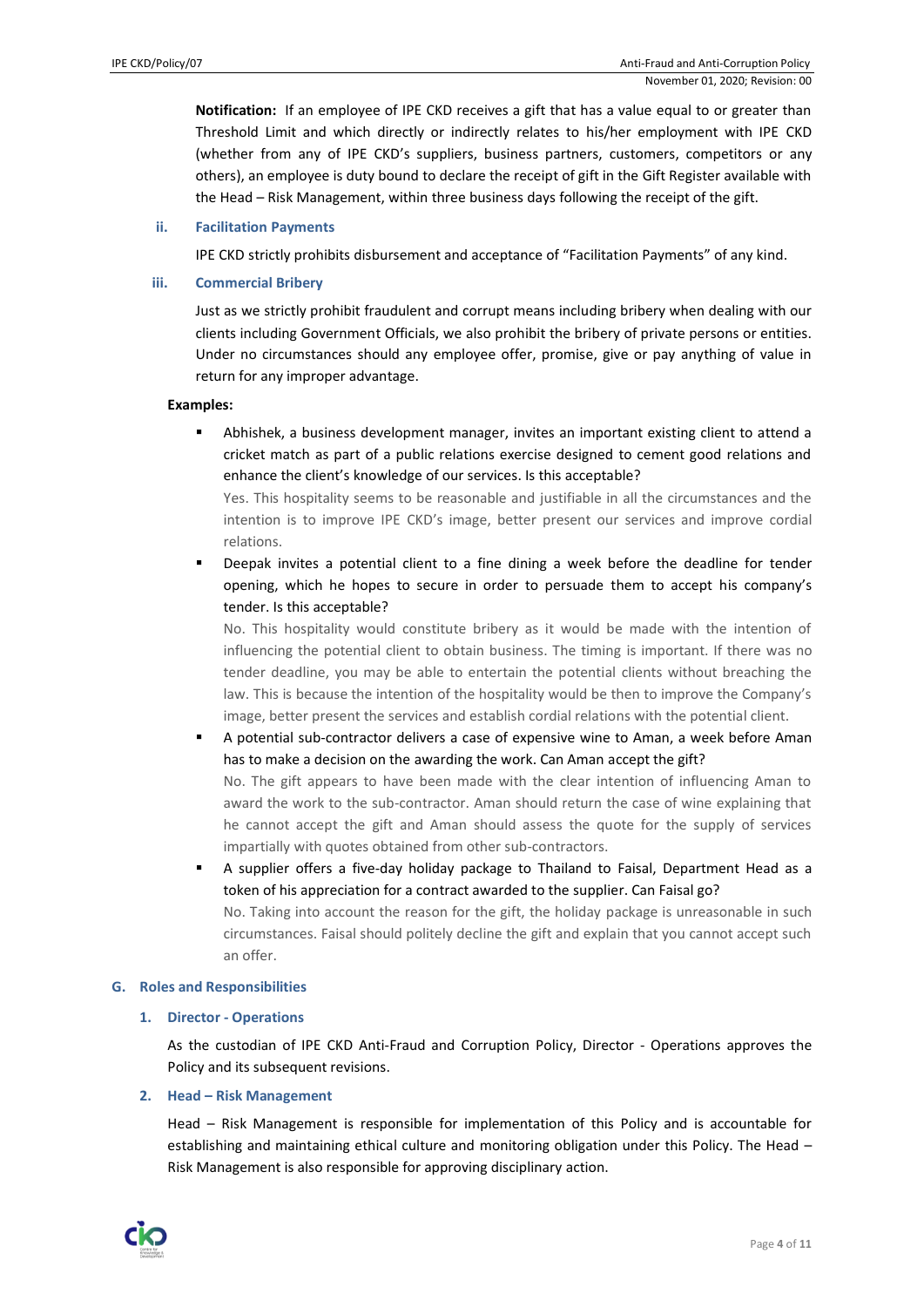## **3. Department Heads/ Managers**

Department heads/ managers are required to take active steps to prevent and detect fraud, misappropriation and other irregularities within their service areas through compliance with relevant corporate policies and procedures. Department heads/ managers are required to promote the awareness of the Policy and ensure that employees, suppliers and/or consultancy subcontractors for which they are responsible, are aware of, understand and adhere to this policy.

## **4. Individual Staff Member**

Each IPE CKD staff member must realise that fraud and corrupt practices, whatever its extent and form, is contrary to the standards of conduct expected of them at IPE CKD. Each IPE CKD employee must comply with IPE CKD policies and procedures including HR policies, to be aware of any possibility of fraud and corruption and to report any genuine concerns to the Nodal Officer appointed by management (also refer point (6) below).

## **5. Sub-contractors/ suppliers/ consultants**

Subcontractors as well as employees of companies doing business with IPE CKD are obligated not only to interact honestly in the provision of services for IPE CKD, but also report allegations of fraud and corruption to IPE CKD.

## **6. Nodal Officer**

The management of IPE CKD has appointed Nodal Officer for the purpose of conducting preliminary investigations on report(s) of Fraud and Corruption. Any reported fraudulent or corrupt activity will be initially investigated by Nodal Officer as per the laid down procedure {refer I (Investigations)}. Currently, IPE CKD management has designated Mr. Sudarshan Panda, Vice President as Nodal Officer. The contact details are:

#### **Mr. Sudarshan Panda**

- Direct : +91 11 40755962
- Mobile : +91 9650544955
- Email : [hotline@ipeglobal.com](mailto:hotline@ipeglobal.com) [spanda@ipeglobal.com](mailto:spanda@ipeglobal.com)

#### **H. Prevention of Fraud and Corruption**

Fraudulent and corrupt practices are contrary to IPE CKD's core values. IPE CKD recognises the adverse effect that such practices could have on its services and operations; and is committed to preventing them and taking robust action where they are found to occur. The following measures shall be taken to prevent fraud and corruption:

#### **1. Awareness Training**

To ensure that all employees are aware of their responsibilities regarding preventing fraud and corruption, a plan for dissemination and awareness of this Policy among all employees of IPE CKD is critical.

In this regard, Human Resources (HR) personnel should reiterate the duty of all staff members of IPE CKD to report acts of fraud and corruption, as required by this Policy including HR policies. Fraud and corruption prevention awareness may include training on topic of "Fraud & Corruption Detection and Prevention". Awareness training/ other relevant training programmes will be coordinated by HR.

# **2. Preventing Conflict of Interest (CoI)**

Conflict of Interest (CoI) occurs when an employee's or other staff member's private interests such as outside professional relationship or personal financial assets interfere with performance of his/ her duties as an IPE CKD representative. CoI can be **Actual** or **Potential,** as briefed below:

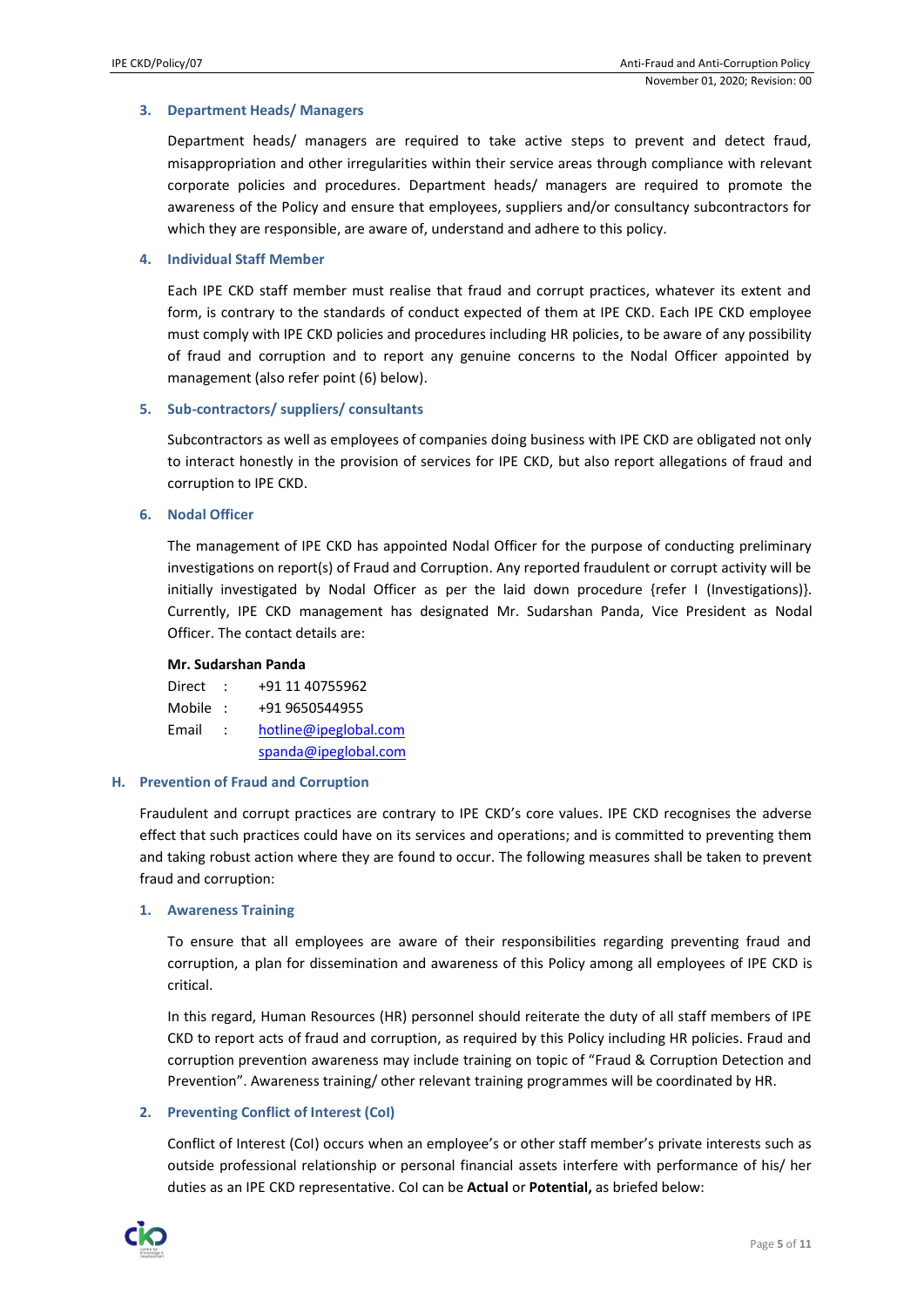- Actual CoI ~ Private interests interfere with official responsibilities.
- **Potential CoI** ~ There is a reasonable perception that private interests may interfere with official responsibilities

As an IPE CKD representative, it is important to preserve fairness and independence of official decision making, at all times. CoI situations do not necessarily indicate corruption or wrongdoing. However, if not managed appropriately, such situation can compromise a professional integrity or may lead to potential fraud situation.

Employees having fiduciary responsibilities – such as procurement should disclose to appropriate person (preferably his/ her line manager) private interests, past, present and future relationship that may result in actual or potential CoI. Such disclosures will enable the managers to advise their team members on steps to appropriately manage risks through recusals, transfer of duties, etc.

# **3. Screening during Recruitment**

**Integrity** lays the foundation of IPE CKD core values. Consequently, IPE CKD identifies integrity as a paramount consideration in selection and recruitment of staff members. HR shall ensure that specific assessment tools for integrity, background and academic checks are deployed. Additionally, HR shall ensure that prospective employees are aware of and declare any family or spousal relationships which may lead to potential CoI (unable to render impartial assistance or advice) during the course of job activities.

# **I. Reporting Fraudulent and Corrupt Activities<sup>1</sup>**

Staff members and other personnel are duty bound to report information of discovery of fraud or suspected fraud or corrupt activities or any bribery issue involving IPE CKD staff members including subcontractors at the earliest possible stage.

All reports/ allegations of fraudulent and corrupt practices should be made in writing, preferably via email. IPE CKD has put in place an email id [\(hotline@ipeglobal.com\)](mailto:hotline@ipeglobal.com) for the benefit of employee(s) and other persons wishing to report fraud and/or corrupt activities.

# **1. Details to be included in a Report of Fraud**

To the extent possible, the following details should be included while reporting fraud or corruption (report should be as specific as possible):

- The type of alleged wrongdoing
- Where and when the event(s) occurred
- Who is involved and who else has the knowledge about the event(s)

Also, documentary proof(s) that is important for investigations should be included with the report or sent, at the earliest possible.

# **2. Anonymous Reporting**

All individuals wishing to report fraud and/or corruption are encouraged to put their names and other contact details in the report. Concerns expressed anonymously are more difficult to assess and investigate. If an employee or any other person is not willing to report the fraudulent and/ or corrupt activities in writing, he/ she may get his/ her statement recorded by Nodal Officer. The Nodal Officer shall maintain the anonymity about the identity of the reporting individual and under no circumstances would discuss the same with any unauthorised person.

Requests for anonymity of the individual reporting fraud and/ or corruption will be honoured to the extent possible within the legitimate needs of investigations.

<sup>1</sup>*The process flow for reporting and investigating fraud & corruption is illustrated in flowchart in Annexure B* 

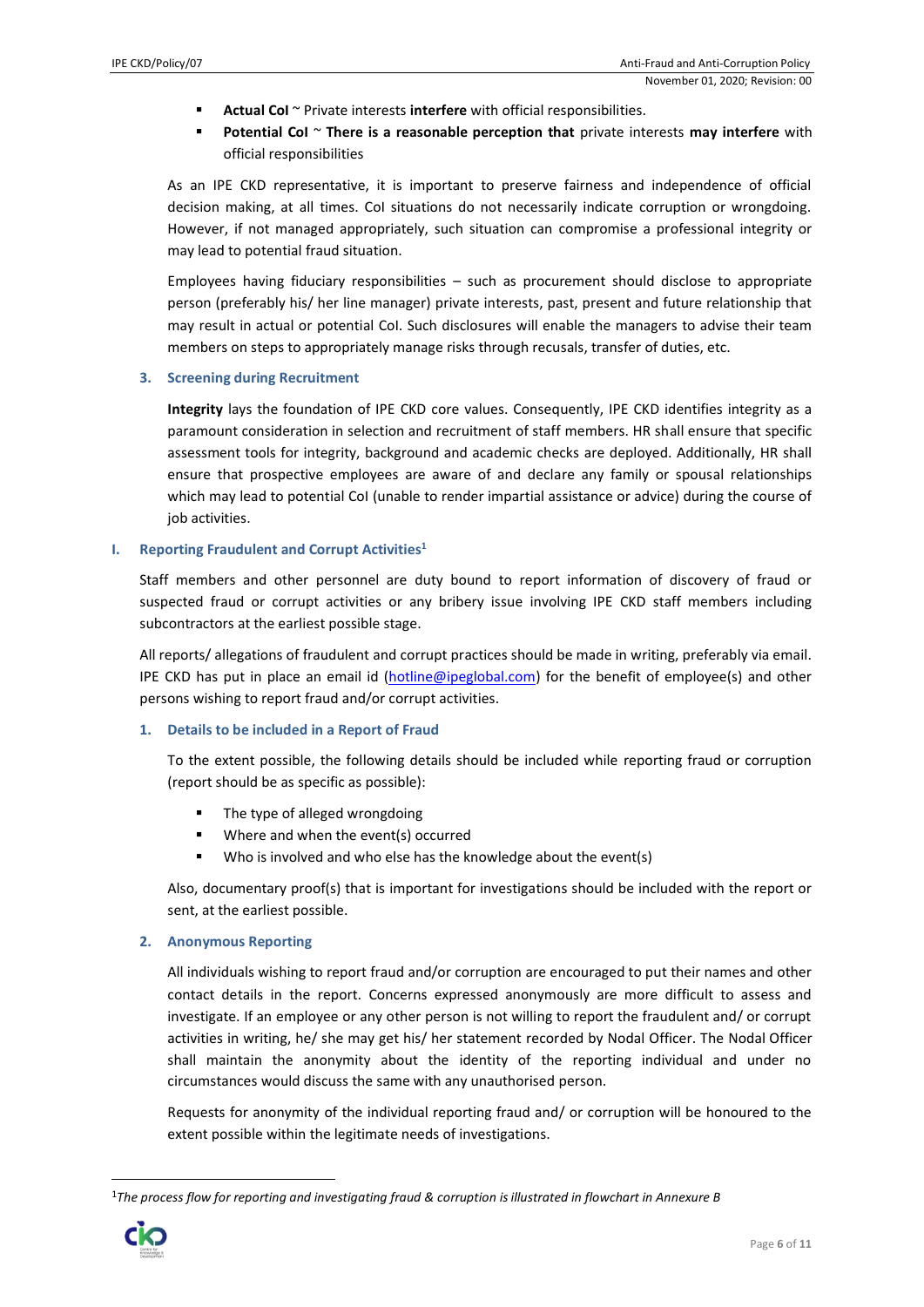## **J. Investigations**

## **1. Preliminary Investigation**

All allegations of fraud and corruption screened and reviewed by the Nodal Officer appointed by the management. It will be the primary responsibility of Nodal Officer to conduct the preliminary investigation. The employee or any other person who reports the suspected fraud or corrupt activity should not attempt to interview or interrogate any person related to suspected fraud.

The Nodal Officer shall make every effort to protect the rights and the reputations of everyone involved in report of suspected fraud, including the individual who in good faith alleges perceived misconduct, as well as the alleged violator(s).

If Nodal Officer determines that a report is not credible or is not a report of fraud/ corruption, he/she shall document this determination. The Nodal Officer's documentation shall include support for the determination. If the preliminary investigation substantiates the fraudulent activities, the Nodal Officer will prepare an outcome report and send it to the Director - Operations with a copy to IPE CKD Management for further investigation.

The Nodal Officer shall complete the preliminary investigation and submit the incident report not later than 15 days from the date of report of fraud and/or corruption. In case Nodal Officer is not able to complete and submit the investigation report within in 15 days, he may seek extension from management. Any extension may be at the discretion of the management.

## **2. Final Investigation**

After completion of the preliminary investigation, IPE CKD Management may at its discretion, if it so desires, request further information to enable a proper assessment. This will include the collection and review of all relevant documents, interviews of people who can provide information, and an interview with those alleged to be involved in fraud and corruption.

Once the investigations are complete, due & appropriate action which could include disciplinary action, civil or criminal action or closure of the matter if it is proved that fraud is not committed, etc. shall be undertaken by the management of IPE CKD.

# **Any investigation conducted under the present Policy shall be completed within 30 days of receipt of complaint and shall be done in an impartial, fair and thorough manner.**

# **3. Confidentiality**

All investigations of fraud including corrupt activities are undertaken on a confidential manner and everyone involved is/are reminded of the need for confidentiality during the course of investigations.

# **K. Disciplinary Action**

Fraud and corruption constitute serious misconduct for which, where involvement is established, a staff member including subcontractors may be subjected to disciplinary action, upto and including termination. In addition, IPE CKD shall seek to recover monetary compensation from staff member/ subcontractors for any financial loss to the Company resulting from fraudulent and corrupt activity.

#### **L. Protection against Retaliation for Reporting**

IPE CKD will not tolerate any attempt to deter anyone from reporting suspicions of fraud and/or corruption or incidents of repercussions/ victimisation against anyone who, in good faith, reports a concern or cooperates with a compliance investigation even when allegations are found to be unsubstantiated. Any employee of IPE CKD who retaliates against another employee in violation of this Policy is subject to disciplinary action, upto and including termination. This also includes attempts to deter anyone from reporting suspicions of fraud and/or corruption.

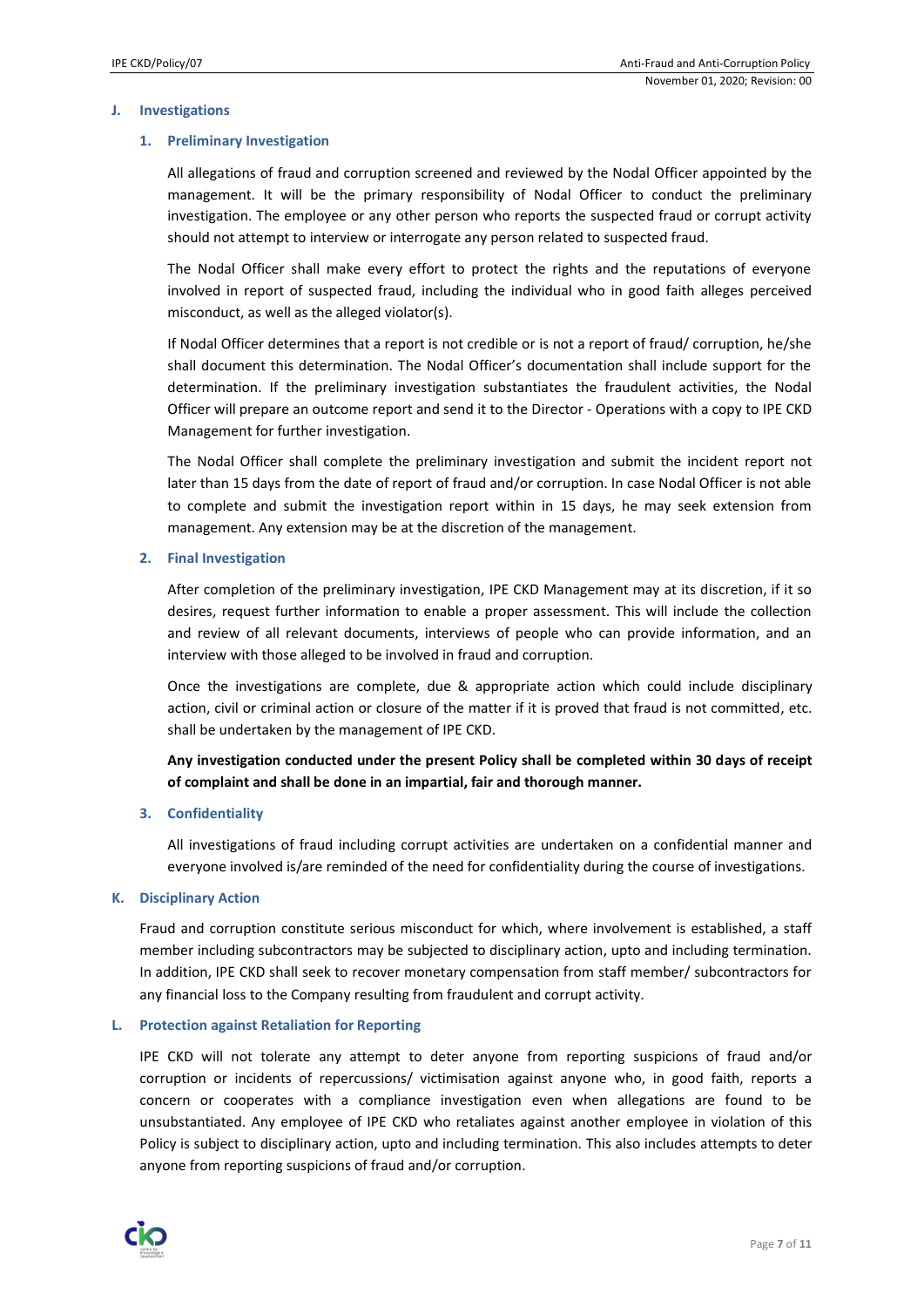Also, where allegations made by any employee/ individual turns out to be false and made with malicious/ frivolous intent, employee/ individual who made such allegations will be subjected to disciplinary action, upto and including termination.

## **M. Governing Legislations**

In setting out the principles included in this Policy, particular importance has been given to the requirements of:

| 1. | India      | : Prevention of Corruption Act, 1988<br>http://www.persmin.gov.in/DOPT/EmployeesCorner/Acts Rules/PCAct/pcact.pdf                                          |
|----|------------|------------------------------------------------------------------------------------------------------------------------------------------------------------|
| 2. | Kenya      | : Anti-Corruption and Economic Crimes Act, 2003<br>http://www.kenyalaw.org/kenyalaw/klr app/frames.php                                                     |
| 3. | Ethiopia   | : Federal Ethics and Anti-Corruption Commission Establishment Proclamations (Anti-<br>Corruption Law)<br>http://www.feac.gov.et/index.php/downloadables-en |
| 4. | Bangladesh | : The Anti-Corruption Commission Establishment Act, 2004<br>http://www.lcgbangladesh.org/corruption/docs/ACC Act Annotated.pdf                             |
| 5. |            | United Kingdom: United Kingdom Bribery Act (UKBA), 2010<br>http://www.legislation.gov.uk/ukpga/2010/23/contents/enacted                                    |
| 6. | <b>USA</b> | : The Foreign and Corrupt Practices Act (FCPA), 2004<br>http://www.justice.gov/criminal/fraud/fcpa/docs/fcpa-english.pdf                                   |

# **N. Policy Revisions**

Any revisions in this Policy including amendments or changes under respective clauses will be duly notified to employees through email communication. Also, such revised Policy or notification/ circular/ internal communication on such revisions will be updated in Darwinbox (HR ERP) and IPE CKD Website [\(www.ipeckd.org\)](http://www.ipeckd.org/). The employee shall be deemed to have read, understood and acknowledged the changes thereof which will supersede the terms of current Policy or any subsequent document/communication related to current Policy.

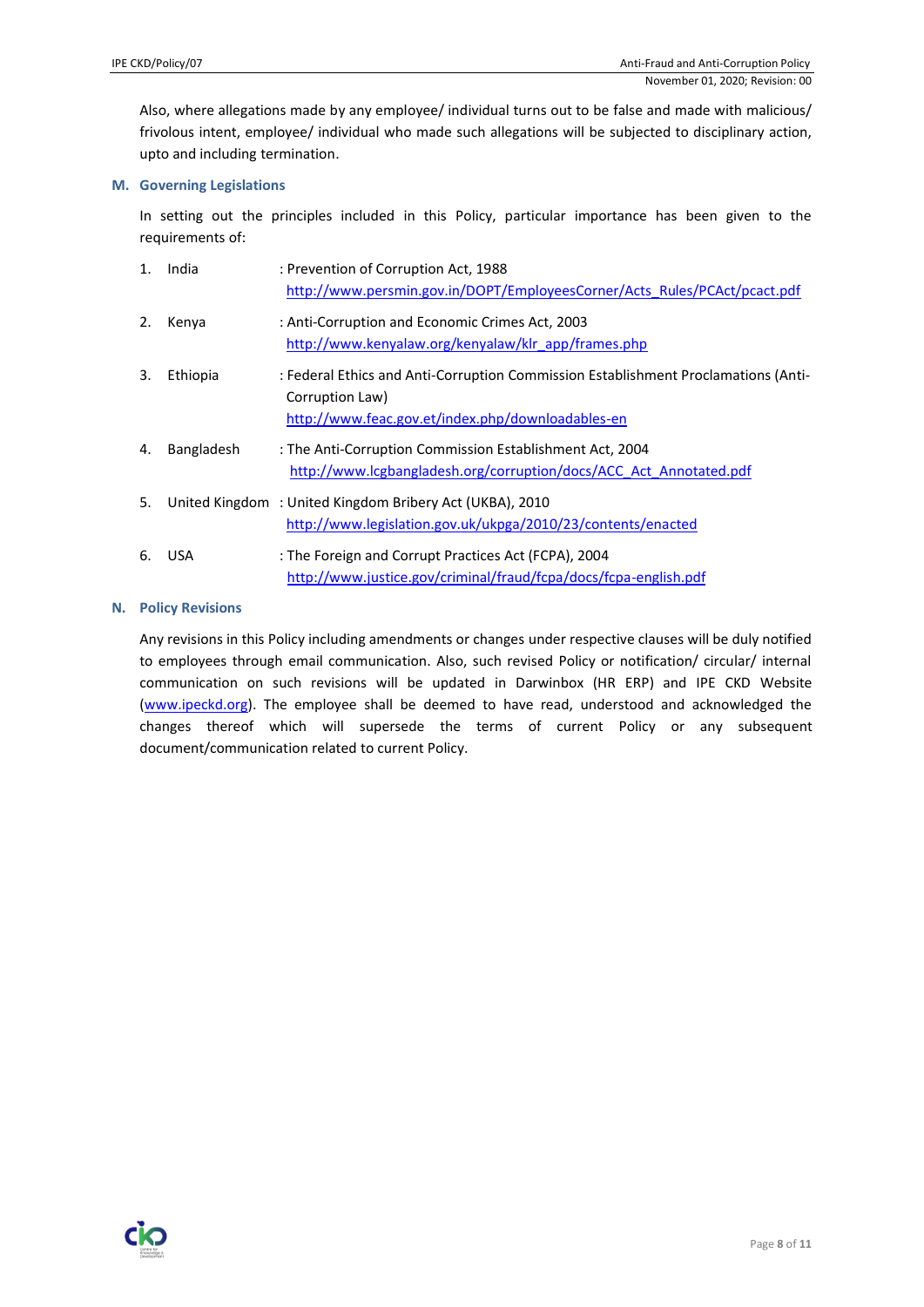## **Annexure A**

# **Examples of Potential Fraudulent or Corrupt Practices**

- Theft of equipment (laptop, hard drive external and internal, compact disk (CD), pen drive, etc.)
- **■** Improper use of the IPE CKD's official seal
- An excessive claim for expenses or allowances
- Payment of salary or wages to a fictitious employee
- False work attendance record or timesheet
- Not recording leave taken or false classification of leave
- Acceptance of offers, receiving or offering bribes for preferential treatment
- Payment for work not performed
- Making or using forged credentials and endorsements
- Altering amounts and details on documents
- Writing off recoverable assets or debts
- Unauthorised transactions
- Selling information
- Unrecorded transactions
- Transactions (expenditure/receipts/deposits) recorded for incorrect sums
- Cash stolen or borrowed without authorisation
- Manipulation of the procurement process, including undisclosed conflict of interest
- Unauthorised transactions with related parties
- Damaging or destroying documentation
- Misusing copies of records and receipts
- False invoicing, including using imaging and desktop publishing technology to produce false original invoices charging incorrect accounts in order to misappropriate funds
- Over claiming expenses
- Running a private business with official assets
- Inappropriate or unauthorised use of computer-generated signatures
- Downloading confidential information and forwarding this to an unauthorised party
- **•** Presentation of false documentation or statements about personal past experience, education or certificates/diplomas
- Inappropriate use of assets for personal purposes
- Use of information for personal gain or advantage
- False declaration and failure to reimburse the organisation
- Note: The above list is not exhaustive and not all instances will, upon investigation, be proven to be fraud or corruption, but it may indicate an area where improved work practices are necessary.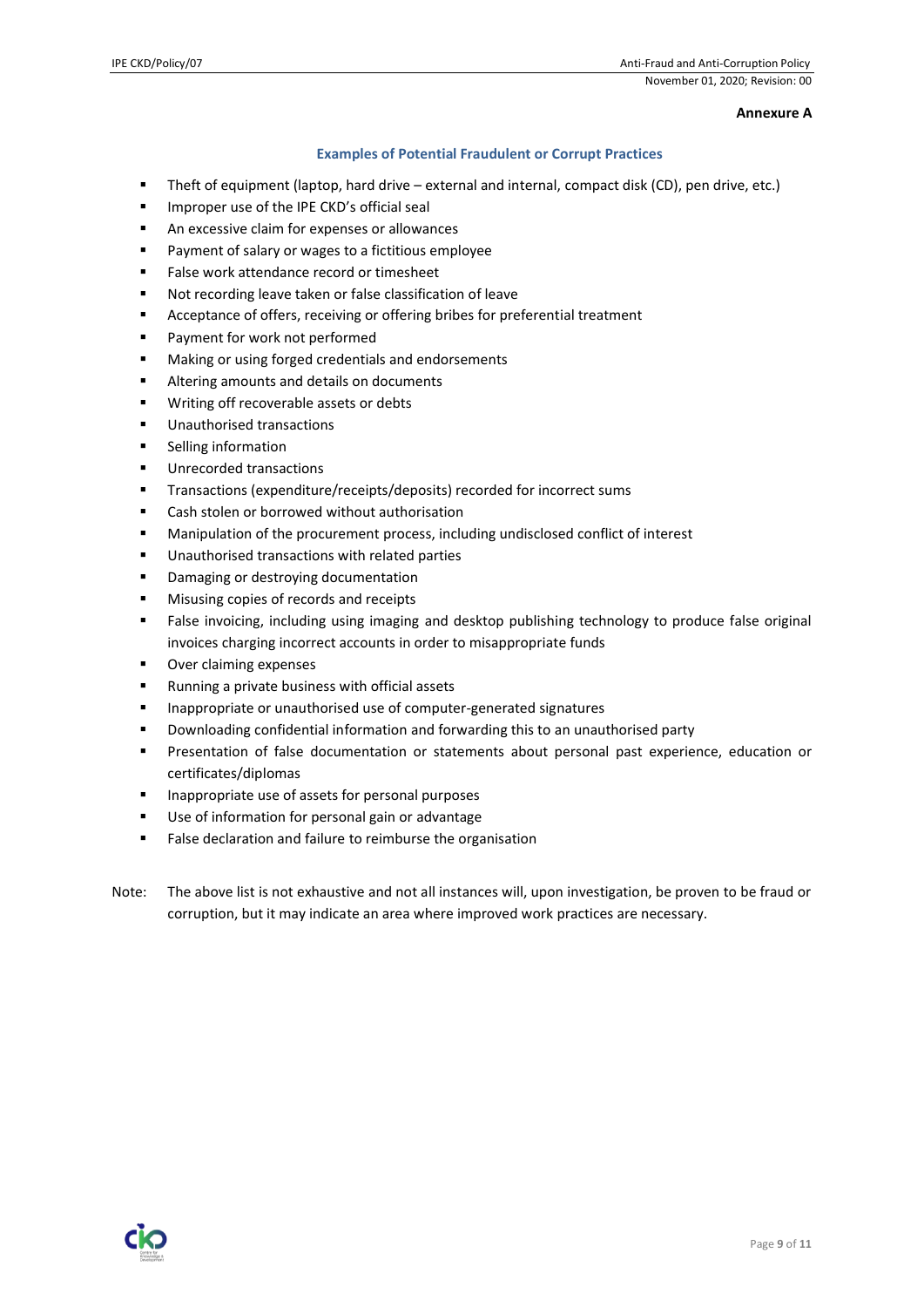# **Annexure B**